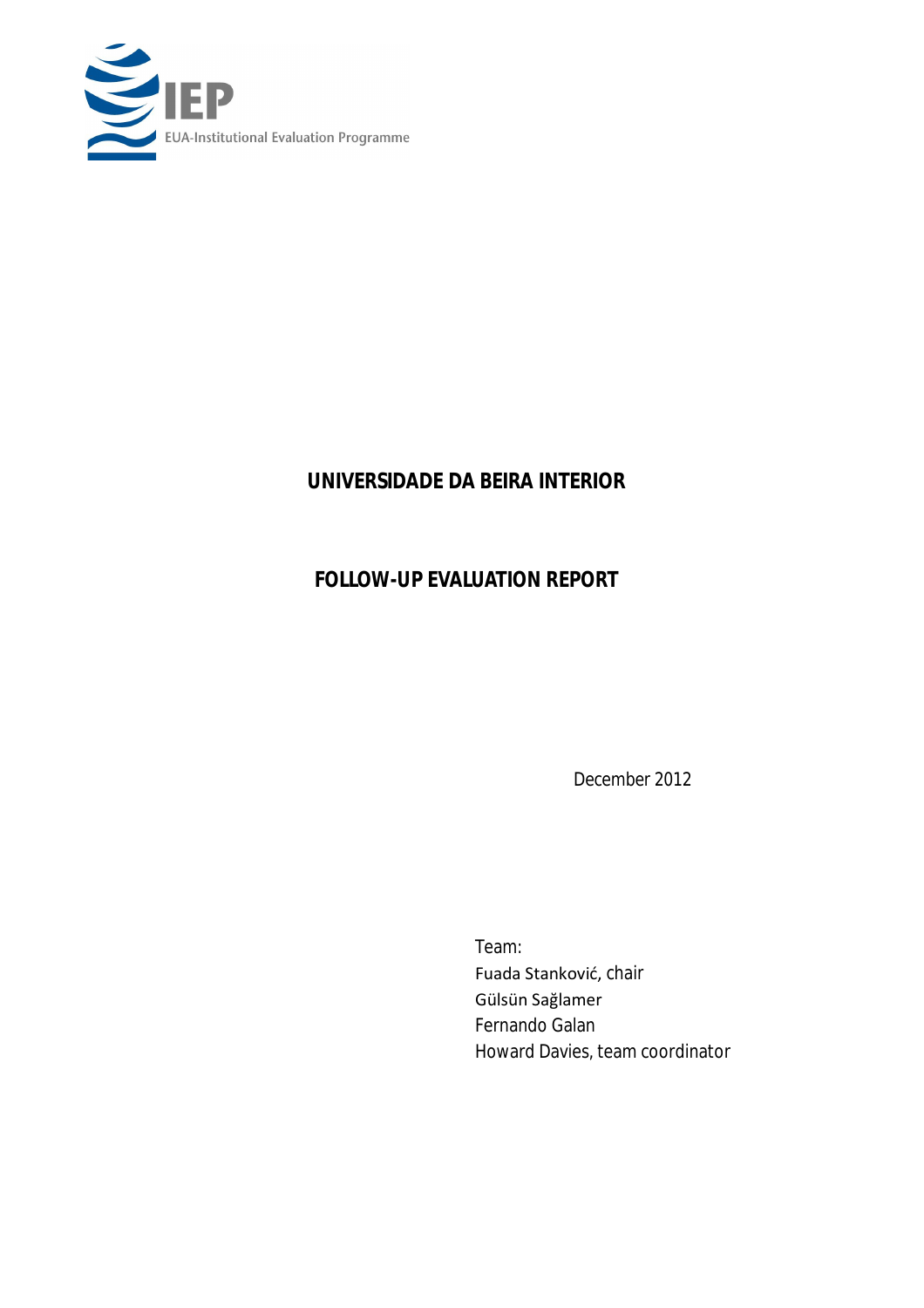# **Contents**

| 1. Introduction          | 3  |
|--------------------------|----|
| 2. Learning and teaching | 6  |
| 3. Research              | 8  |
| 4. Internationalisation  | 10 |
| 5. Outreach to society   | 11 |
| 6. Quality               | 12 |
| 7. Governance            | 13 |
| 8. Conclusions           | 15 |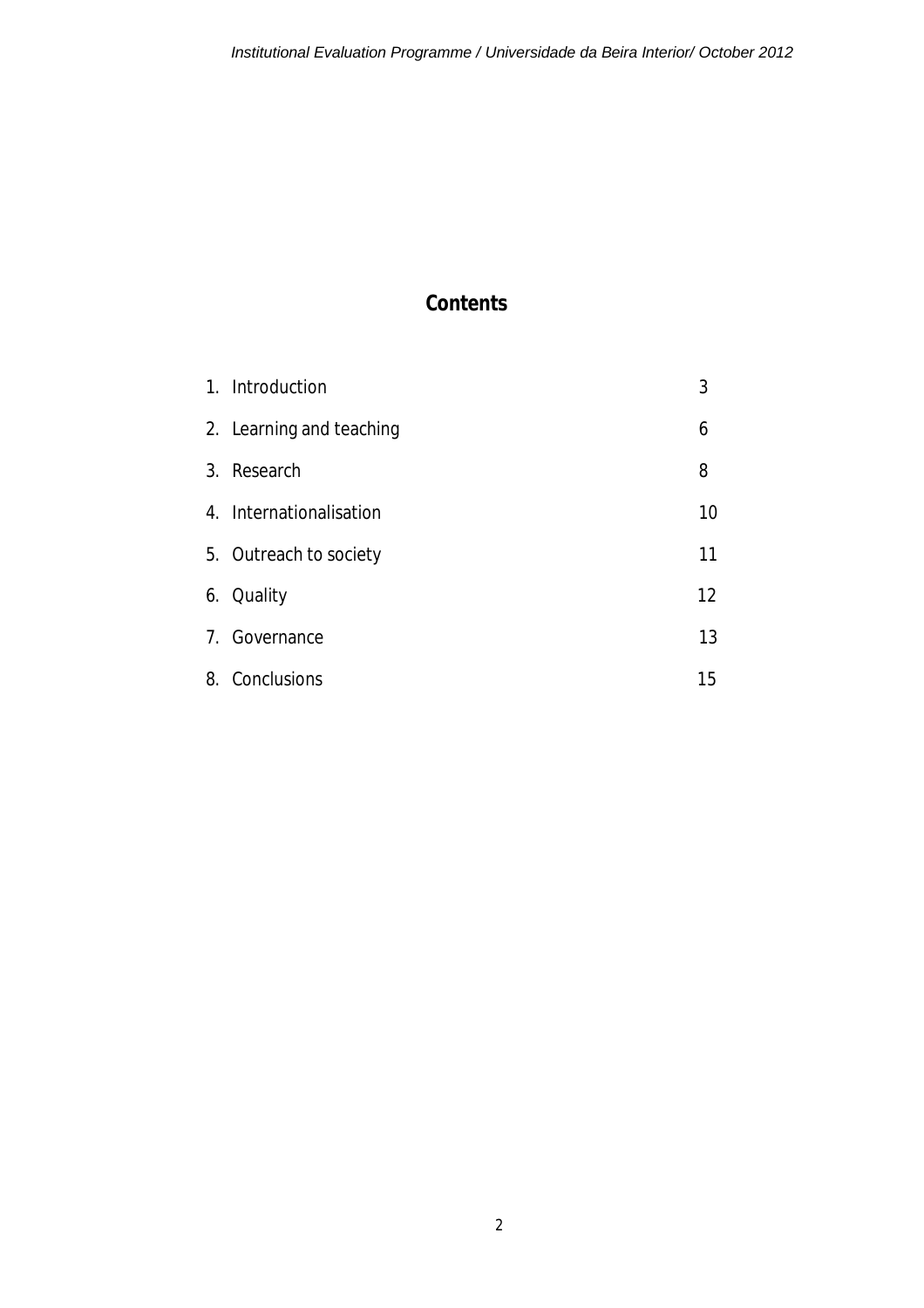### **1. Introduction**

This report is the result of a follow-up evaluation of the Universidade da Beira Interior (UBI), Portugal. EUA's Institutional Evaluation Programme (IEP) originally evaluated UBI in 2008, with the report submitted to the University in February 2009. In July 2011 the University subsequently requested that IEP carry out a follow-up evaluation.

#### **1.1 Institutional Evaluation Programme and follow-up evaluation process**

The Institutional Evaluation Programme (IEP) is an independent membership service of the European University Association (EUA) that offers evaluations to support the participating institutions in the continuing development of their strategic management and internal quality culture. The IEP is a full member of the European Association for Quality Assurance in Higher Education (ENQA) and is listed in the European Quality Assurance Register for Higher Education (EQAR).

In line with the EUA's Institutional Evaluation Programme as a whole, the follow-up process is a supportive one. There is no prescribed procedure, and it is for the institution itself to set the agenda in the light of its experiences since the original evaluation. The institution is expected to submit its own self-evaluation report, which will describe the progress made, possibly indicating barriers to change.

The rationale is that the follow-up evaluation can assist the institution in evaluating the changes that have been made since the original evaluation: what was the impact of the original evaluation; what use has the institution made of the original evaluation report; how far has it been able to address the issues raised in the report. The follow-up evaluation is also an opportunity for the institution to take stock of its strategies for managing change in the context of internal and external constraints and opportunities.

As was the case for the original evaluation, the follow-up process is guided by four key questions, which are based on a "fitness for (and of) purpose" approach:

- What is the institution trying to do?
- How is the institution trying to do it?
- How does it know it works?
- How does the institution change in order to improve?

#### **1.2 UBI and the national context**

In 2008, like all other Portuguese higher education institutions, UBI was in the process of implementing the raft of reforms introduced by the Socialist government. The reforms had put into effect some of the principal action lines of the Bologna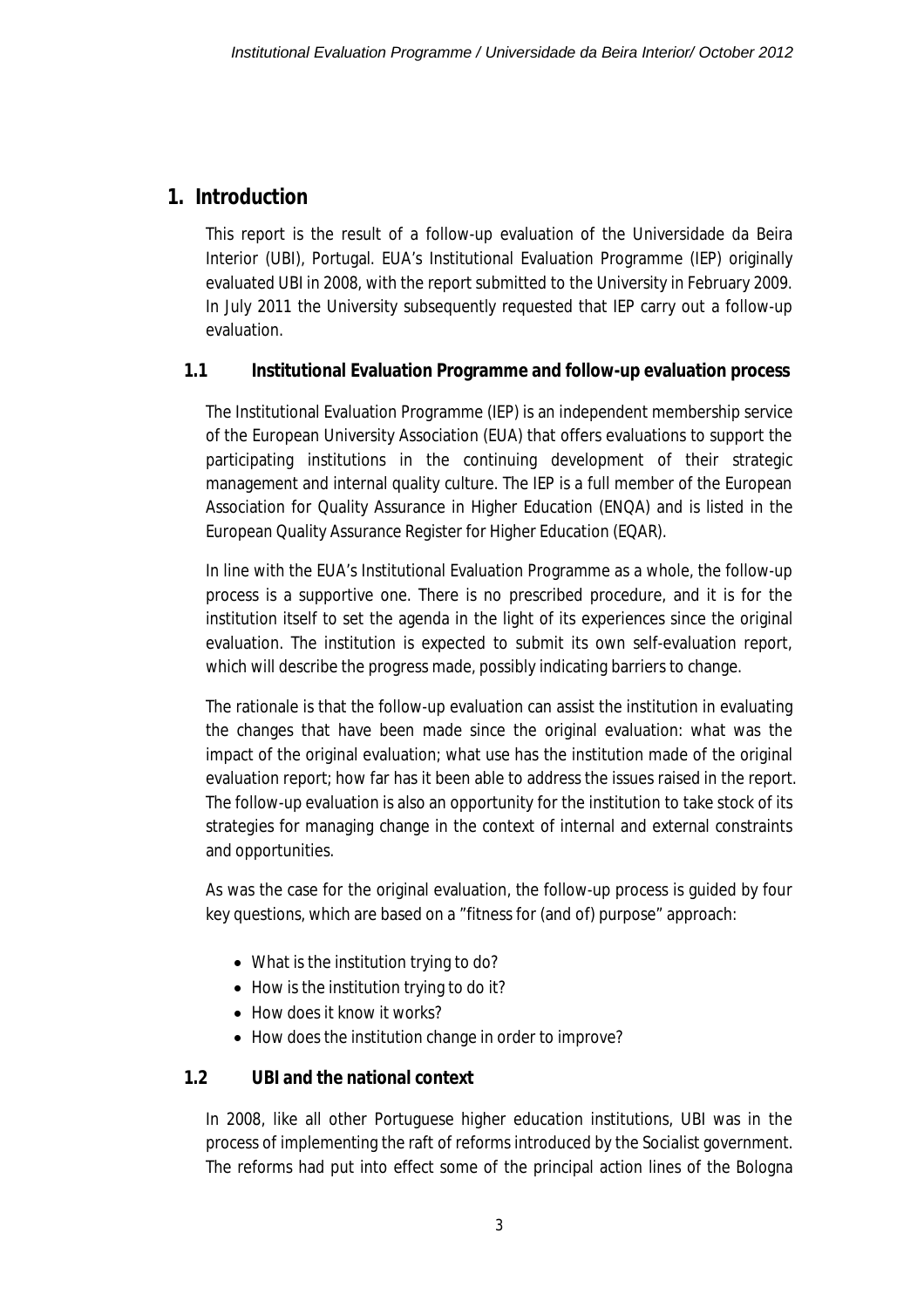Process, while at the same time re-casting models of governance so as to raise the level of institutional autonomy.

By 2012, however, a new centre-right PSD-PP government had come into office, largely as a result of the crisis which had forced Portugal to secure a 78 billion EUR loan from the IMF and EU authorities in 2011. At the time of the follow-up visit, austerity policies were already having a significant impact on institutional funding and student finance. The public universities and polytechnics had suffered substantial cuts, while the heavier tax burden on students and parents had made courses less affordable. Moreover, graduate unemployment was at an all-time high, further weakening the demand for higher education.

These developments affected all Portuguese HEIs, but those located in the interior, like UBI, tended to be regarded as less secure than the larger universities in the coastal cities. Depopulation and the drift of young people to the littoral had been long-term features of Beira Interior and there were fears that they would be exacerbated by the economic crisis.

Moreover, when setting out its public spending and taxation plans in its 2012 budget, the government had said explicitly that it wished to see a reform of the higher education system and a rationalisation of the national course portfolio, but it had given no indication of how these goals were to be achieved.

Notwithstanding the air of crisis in the country at large, the team found that morale in UBI was higher than might have been expected: student numbers had, in general, held up; there were faculties and departments which enjoyed a national reputation; and a strategic framework (Plano 2020) had been put in place which, in the view of the University, would stand it in good stead. UBI is nevertheless obliged to operate in a climate of uncertainty and insecurity, and it is clear that its resilience and resolve will be severely tested in the coming years.

#### **1.3 The Self-Evaluation Process**

The self-evaluation process was undertaken by a group nominated by the Rector following debate in the senate. The group was led by Professora Dra Amélia Augusto, Pro-Rector for Quality Assurance, and composed of representatives of the rectorate, administrative and teaching staff, and students. It had consulted widely and the full documentation was available on the intranet platform.

The report consisted of a review of how each of the 2009 recommendations had been implemented or, if they had not, an indication of the reasons why. Supplemented by extensive material in annex, it detailed the degree of internal restructuring that had taken place in the intervening three years. It also demonstrated the extent to which the recommendations had been used in a selfcritical manner to inform the production of Plano 2020. The present follow-up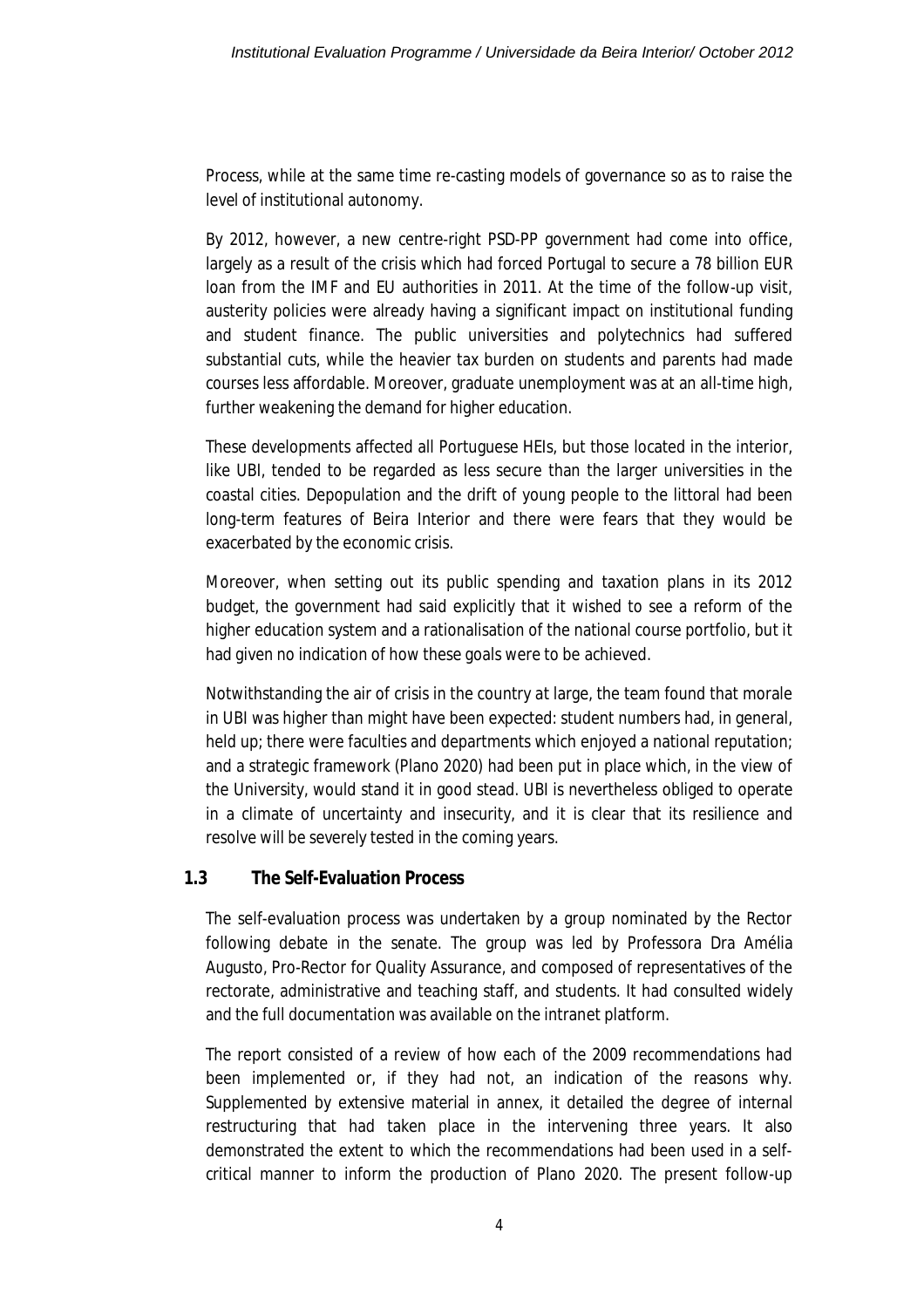report recognises the effectiveness of the self-evaluation and offers further supportive recommendations.

#### **1.4 The evaluation team (later team)**

The self-evaluation report of UBI, along with the appendices, was sent to the evaluation team in September 2012. The site visit of the evaluation team to Covilhã took place in October 2012.

The evaluation team consisted of:

- Professor Dr Fuada Stanković, former rector, University of Novi Sad, Serbia, chair
- Professor Dr Gülsün Sağlamer, former rector, Istanbul Technical University, Turkey
- Sr Fernando Galan, medical student at University of Cantabria, Spain, and representative of the European Students' Union
- Dr Howard Davies, EUA, team coordinator

Both the chair and the coordinator had participated in the original evaluation in 2008-2009.

The team warmly thanks Rector João Queiroz for his invitation and his hospitality, as well as all staff, students and external stakeholders, for consenting to spend time and to express freely their reflections on UBI's situation and performance. It reserves special thanks for Professora Dra Amélia Augusto, who acted as liaison person and who, with her colleagues Pedro Esteves and Filipe Santarém, assured the smooth running of the followup visit and our well-being.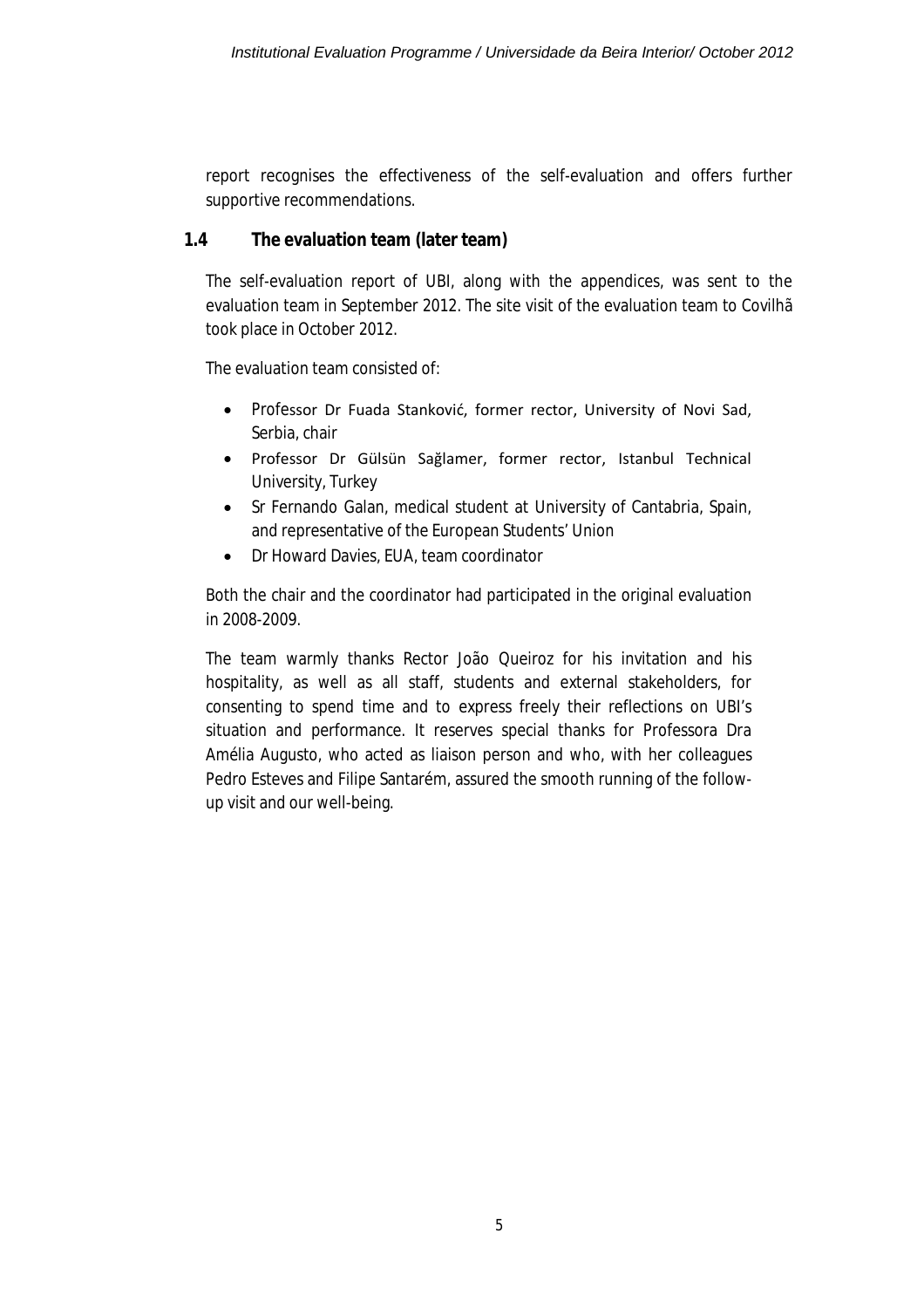### **2. Learning and teaching**

- **2.1** At the time of the initial IEP evaluation in 2008-2009, the team had noted the adoption by the Faculty of Health Sciences of problem-based learning techniques which had proved successful elsewhere in Europe. Programmes in medicine, in particular, had acquired a distinctiveness which attracted students on a first-choice basis who might otherwise have enrolled in the classical medical faculties in Lisbon, Coimbra and Porto. This held true in 2012, so much so that the team formed the view that innovative pedagogy and flexible curricula were important not only for their own sake, but as strategic initiatives aimed at overcoming the recruitment difficulties inherent in UBI's geographical location.
- **2.2** The team was pleased to note that problem-based learning had been piloted in each faculty on a negotiated basis and supported by appropriate staff development. Popular with students, it had elicited reservations from some academic staff who felt that it represented too dramatic a contrast with the traditional practices prevalent in the secondary schools and posed problems for the less able students. The team nevertheless hopes that UBI will find an appropriate mix of learning and teaching methods, with the help of its evolving e-learning platform, and that student-centred learning will be generalised across all faculties. It regards the creation of a dedicated office, the *Gabinete de Desenvolvimento e Apoio Educativo* (GDAE), working to a Pro-Rector, as a positive step.
- **2.3** Student-centred learning implies investment in small-group study, although it is often the case that parallel use of e-learning systems can mitigate the cost. The team was anxious to explore the extent to which inter-disciplinary, and therefore inter-faculty, teaching might also expand some cohorts/groups which would otherwise have been non-viable. It found widespread agreement that inter-disciplinary study was desirable in its own right – as preparation for Master programmes, as well as a feature of flexible curricula allowing students greater freedom to customise their courses. The team observed, however, that the deployment of academic staff in faculties other than their 'home' faculty was patchy. There was as yet no effective central system for managing the movement of students or teachers between different academic cost centres.
- **2.4** The Team congratulates UBI on securing sponsorship, by a major bank, of annual pedagogic merit awards. It notes that these are Faculty-based and hopes that consideration will also be given to rewarding inter-Faculty teaching teams.
- **2.5** As indicated above, the team considers UBI to have every incentive to develop innovative and attractive programmes. It believes that the curriculum development process should engage alumni and external stakeholders, particularly employers. It also thinks it important that the implementation of learning outcomes, on which new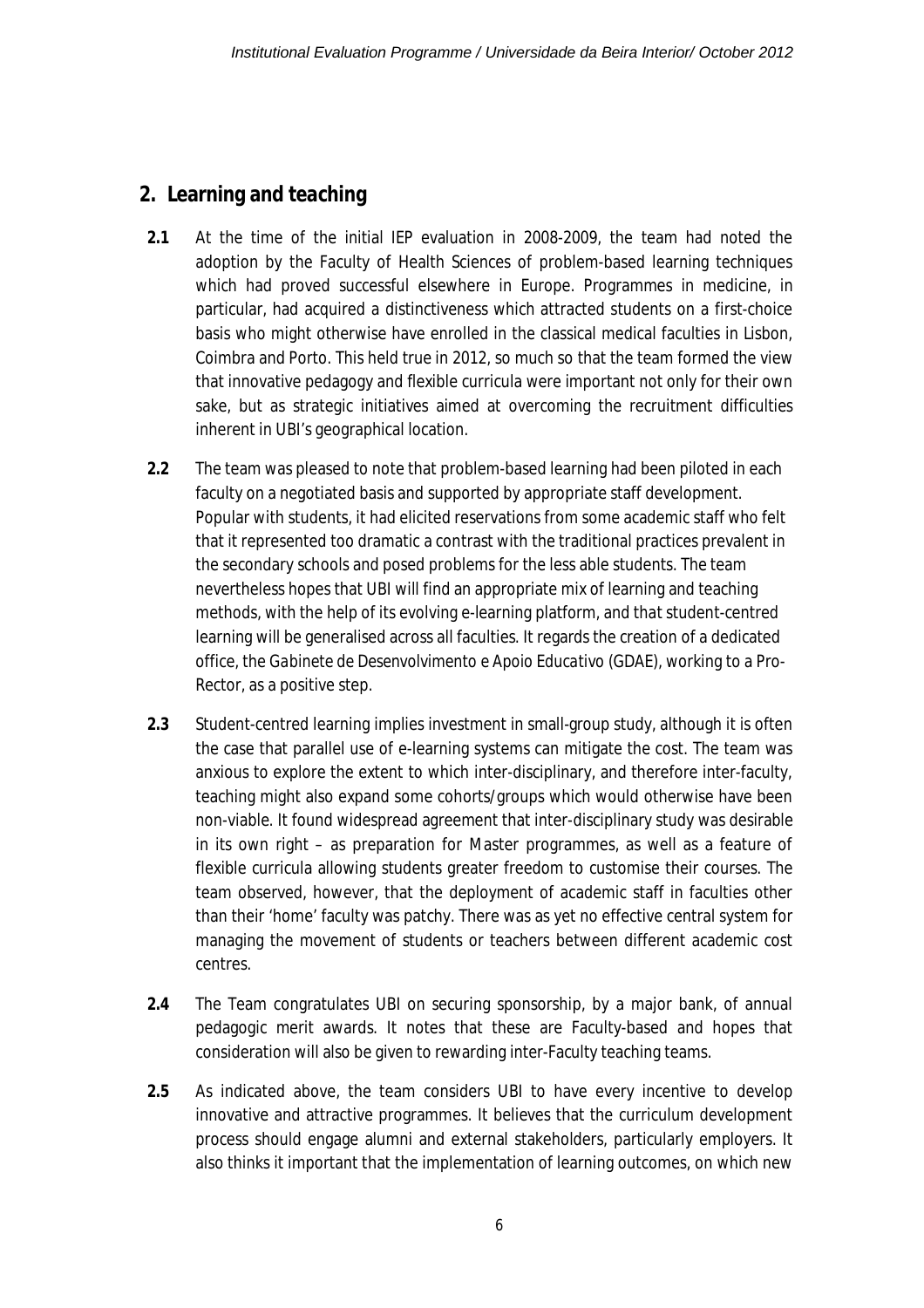curricula are based, should carry through from learning and teaching strategies into assessment methods.

- **2.6** The introduction of incentives for the supervision of doctoral students led to a rise in PhD numbers in the three-year period from 2008. Although the team realises that the cost of doctoral study and the competition from other universities present problems, it believes that in the long term UBI should aim to set up a doctoral school. It acknowledges that critical mass, cited as a difficulty by UBI colleagues in the course of their meetings with the team, is an important consideration.
- **2.7** In accordance with these observations, the team **recommends** that UBI…
	- 1 **Continue to prioritise innovative pedagogy and flexible curricula in order to foster student-centred learning**
	- 2 **Explore ways of facilitating inter-disciplinary and inter-Faculty curriculum development**
	- 3 … **including internal distance learning provision**
	- 4 **Utilise experience of alumni and external stakeholders when developing curricula**
	- 5 **Ensure that student assessment be linked to learning outcomes**
	- 6 **Make inter-Faculty teaching eligible for Pedagogic Merit Awards**
	- 7 **Consider a doctoral school in the long-term**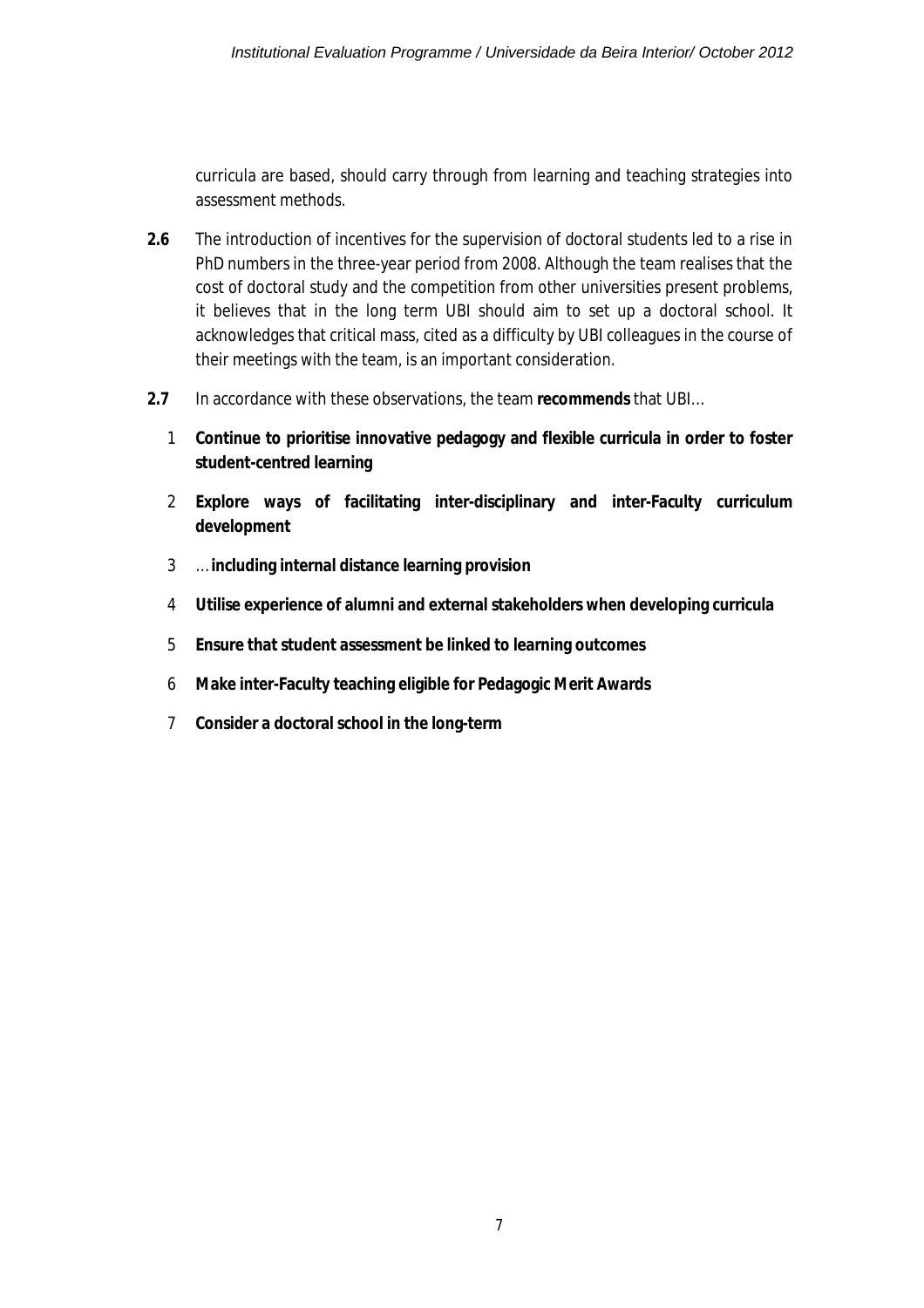### **3. Research**

- **3.1** The relationship of mutual reinforcement that exists between learning and teaching, on the one hand, and research, on the other, is the first of the four strategic axes of Plano 2020. Both research output and research income have risen dramatically in recent years and the team considers that this bodes well for the innovative curriculum development discussed in the previous section. In its discussions the team understood that UBI did not aspire to be research-intensive across the board, but instead would identify priority areas. The team appreciates that this is a necessary, albeit difficult, task. The team also learnt that it was easier to develop an interdisciplinary dimension in research (the regional demography of ageing was one example given) than in learning and teaching. It felt, however, that as interdisciplinary research grew in volume, inter-faculty teaching would become less difficult to achieve.
- **3.2** The team welcomed the setting up of the Instituto Coordenador da Investigação (ICI), which will work with the vice-rector to promote these policies. It will also oversee the completion of the switch to full-cost accounting and its inter-operability with the other accounting systems used by the administration, as well as the management of intellectual property issues and the signing off of bids to major national and international funding bodies. It will be important to raise the level of visibility of the creative and research work undertaken in the arts and humanities – for a number of reasons, including attractiveness to students, to international partners in collaborative curriculum development, and to research funders. Experience in other countries has shown that humanities students have a potentially influential role to play in innovation and knowledge transfer.
- **3.3** The team had the pleasure of meeting founders of start-up companies as well as representatives of major corporates. Both groups were very supportive of UBI's research and innovation activities. They generally agreed that there was more scope for in-company placements and for business and intellectual property law to be included in a range of curricula as elements promoting entrepreneurship. ICI is aware of this and intends to seek external sponsorship. The team wishes it well. Certainly, it should be encouraged by the positive regard shown by the external stakeholders, who stressed their high expectations of UBI staff and students. They pointed out that access to laboratories was easy; that there was strong evidence of commitment and focus; and that smaller institutions tended to encourage less conformist and more intellectually "disruptive" students. They regarded UBI as a national producer of qualified researchers, with which they could work confidently and efficiently.

The team therefore **recommends** that UBI:

8 **Encourage the creative interaction of teaching and research**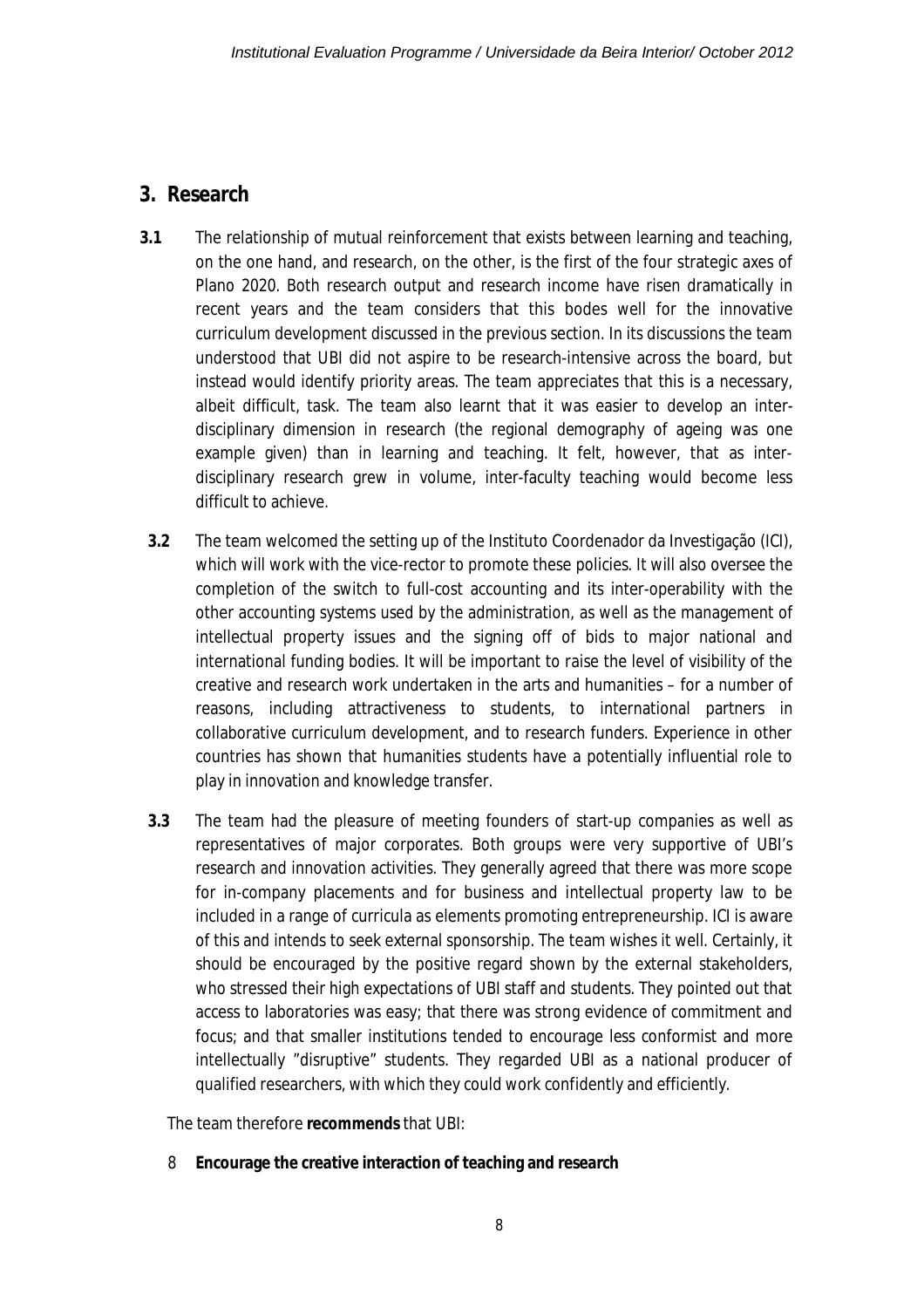- **Pursue ways of facilitating inter-disciplinary research**
- **Complete the implementation of full cost accounting**
- **Seek to further increase external research funding**
- **Explore ways of incentivising the production of ISI/SCOPUS-listed publications**
- **Develop initiatives such as the WIN-UBI-2012 innovation prizes**
- **Maximise synergies between priority research fields and learning & teaching and internationalisation strategies**
- **Expand its successful relationship with industry**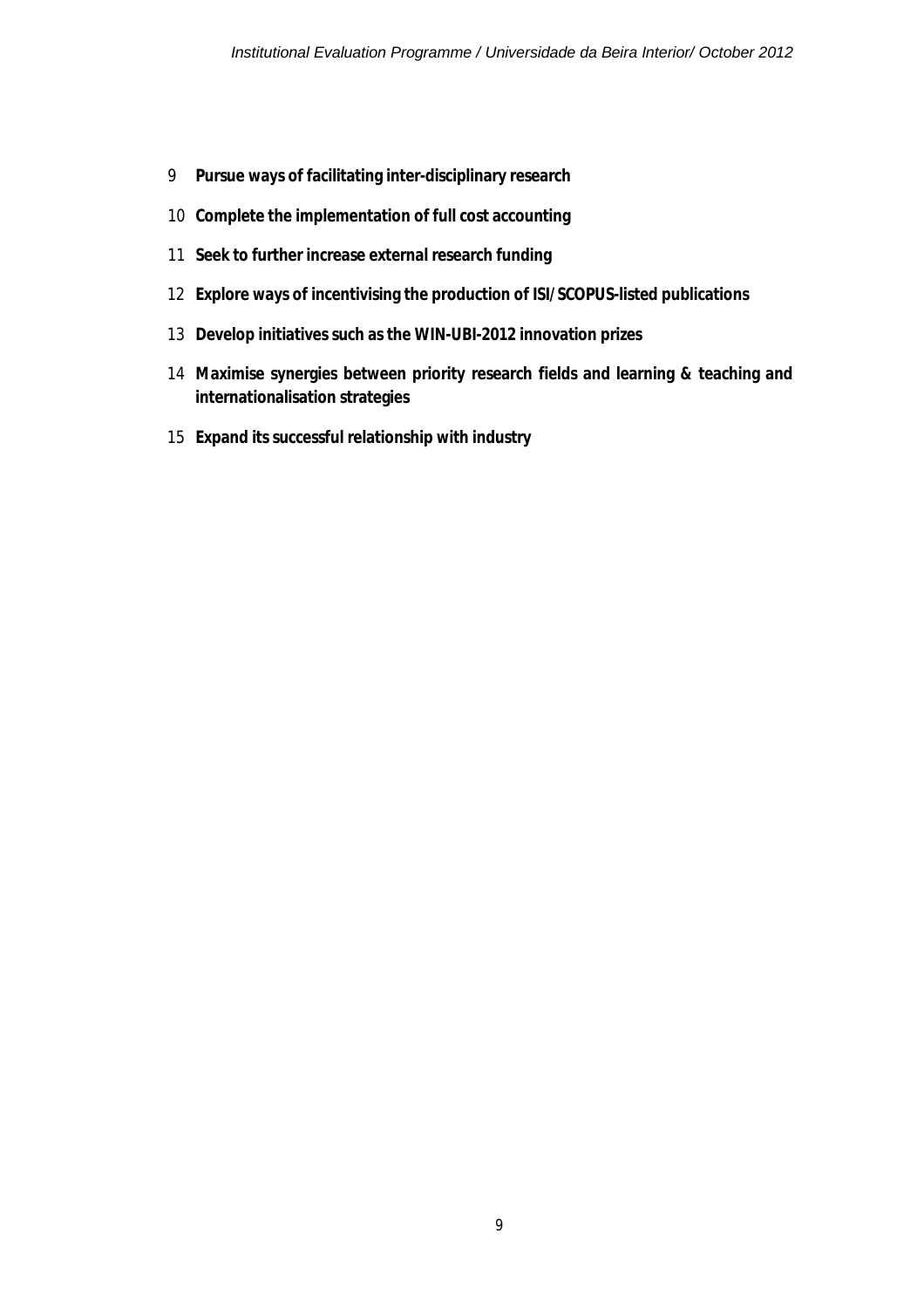#### **4. Internationalisation**

- **4.1** Internationalisation is also one of the four major axes of Plano 2020. In the view of the team, however, the staff complement of the International Office (GPRI) remains too small to assure the development of synergies with curriculum development and research. While it is true that the ERASMUS Programme has given birth to two double degree programmes, its administration continues to constitute a major part of the work of the Office. The vice-rector too has the onerous task of overseeing both learning and teaching strategies and internationalisation. The team considers that sufficient additional resource should be made available to allow UBI to move forward more rapidly.
- **4.2** In particular, the team believes that UBI should seek to extend its range of active international partner institutions, perhaps those with a strong regional development focus, thus reducing its dependence on its Brazilian links. Assuming that government agrees to the creation of an international student status at undergraduate level, there should be much greater opportunity in the future for recruitment to whole degree programmes, delivered in English as well as in Portuguese, in addition to the existing credit mobility in the ERASMUS Programme. It is with this perspective that the team **recommends** that UBI:
	- 16 **Diversify choice of collaborative partners beyond existing countries, within a strategic framework**
	- 17 **Give greater prominence to foreign language competence in internationalisation strategy**
	- 18 **Develop strategy in respect of growth of demand for courses delivered in English**
	- 19 **Consider extending range of double degrees**
	- 20 **Further upgrade capacity of International Office to meet future challenges**
	- 21 **Raise level of staff mobility in the framework of bilateral agreements tailored to strategic needs**
	- 22 **Seek supplementary financial support from the private sector to increase student mobility**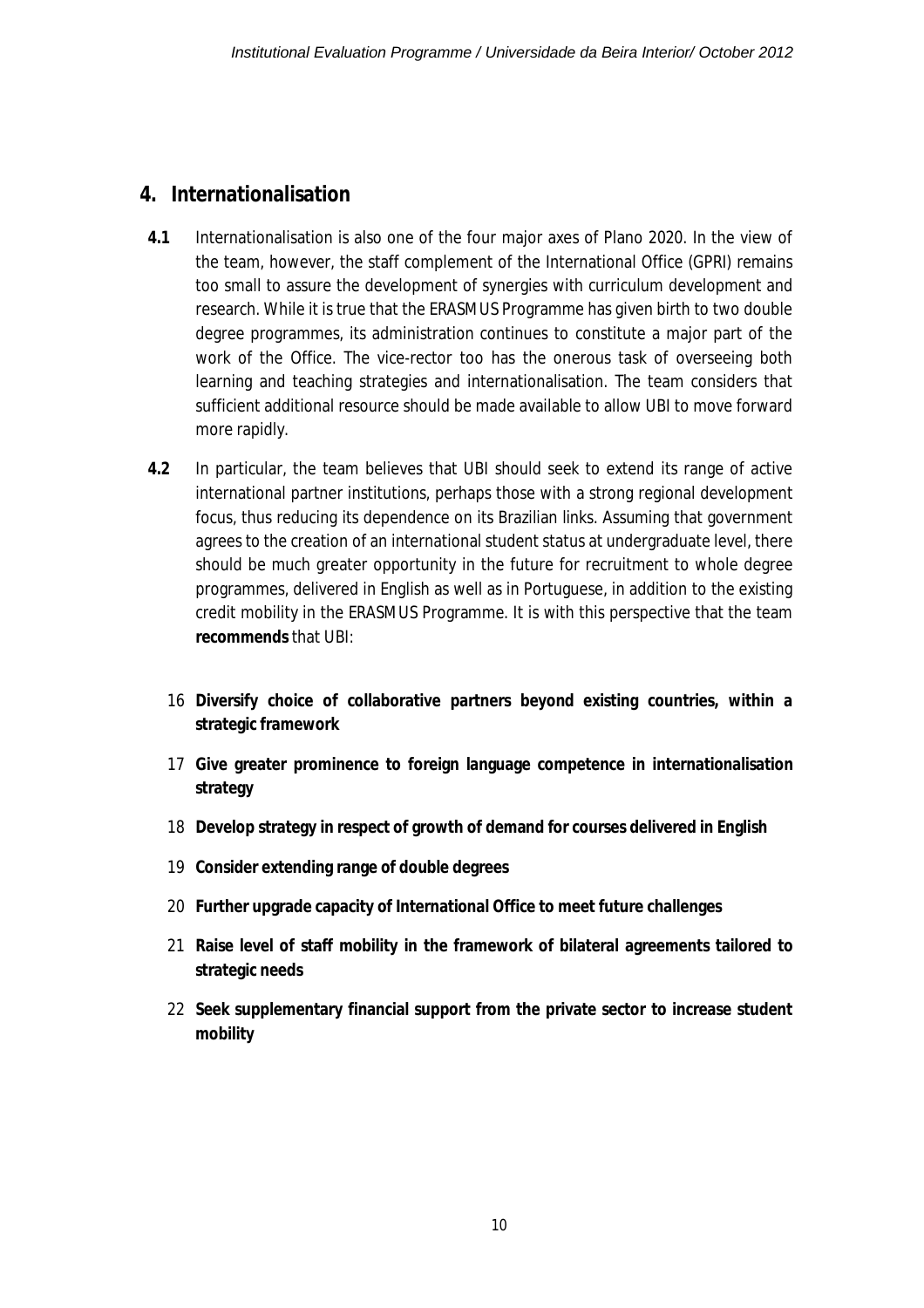### **5. Outreach to society**

- **5.1** The third axis of Plano 2020 is UBI's commitment to its municipal and regional surroundings. In the opinion of senior staff, there exists not only a need for intervention, but also strong active demand coming from outside the University. The team was pleased to learn that relations between the municipality of Covilhã, the Parkurbis techno-park and the University were good; historically, this had not always been the case. It met the representative of a local NGO who described the involvement of UBI student volunteers in the operation of a women's rights platform. It took note of the students' wish that such volunteer work should be credit-bearing.
- **5.2** The team also had the opportunity to discuss at some length the prestigious UBIMEDICAL project. It noted the mobility of qualified staff between university and hospital, as well as UBI's participation in clinical trials of medical devices and pharmaceutical products and in telemedicine. It heard that the major corporate partner had opted in to the project because of its high regard for the problem-based medical curriculum.
- **5.3** The team was reassured by the self-evaluation report and by its conversations on site that UBI has strengthened established its profile as a centre of arts and culture and lifelong learning. These, taken together with its research and innovation activities, confirmed for the team the view frequently advanced by UBI colleagues, namely that UBI – in addition to being the largest employer – is making a valuable contribution to the well-being of Beira Interior. In lieu of specific recommendations, the team encourages the University to deepen its engagement.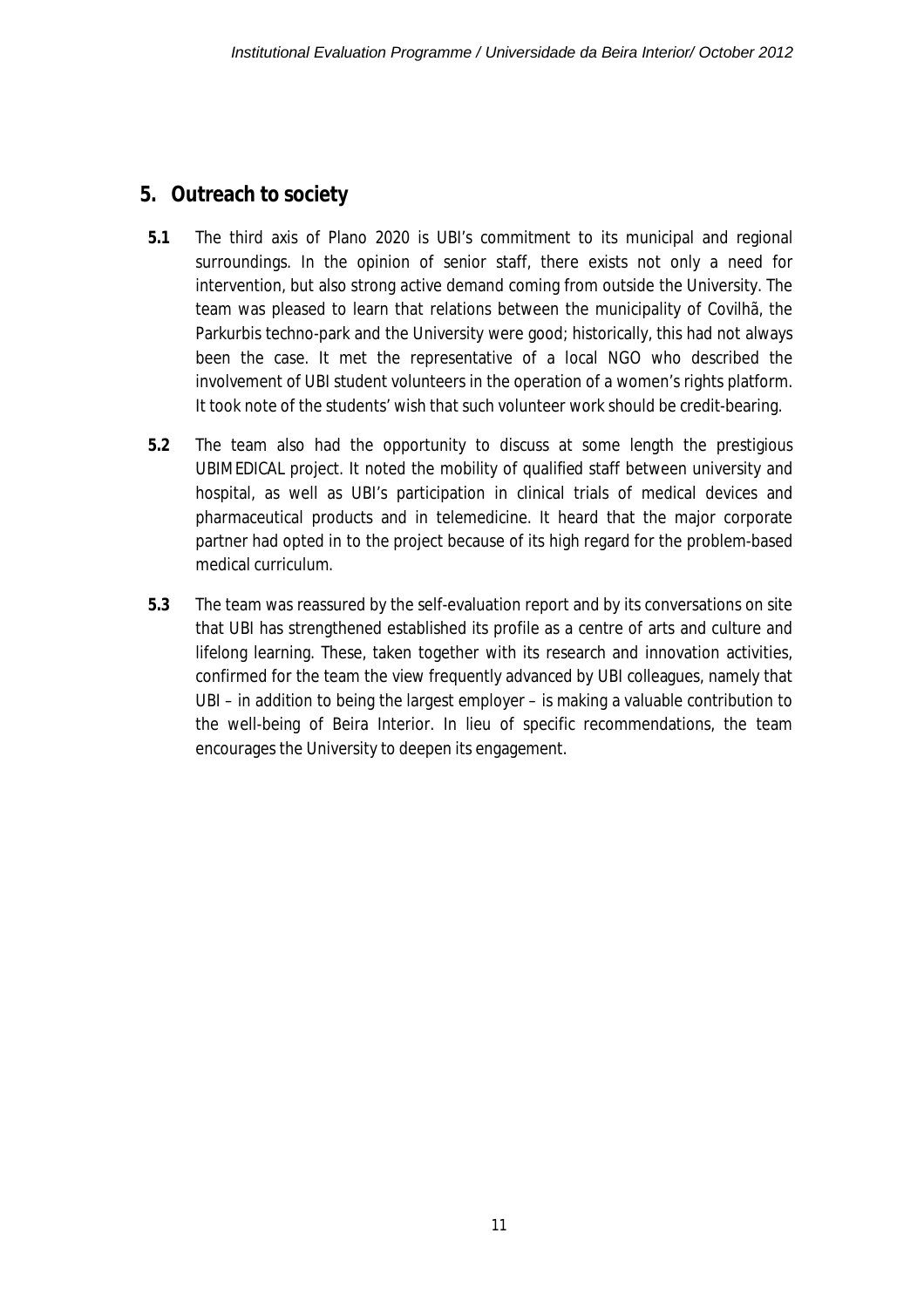### **6. Quality**

- **6.1** The team welcomes the significant improvements made to the management information system, particularly the student record system which allows pedagogic committees to monitor student progress and to assess the performance of staff and courses.
- **6.2** The team recognises that UBI has taken on board developments in quality assurance at European and national levels and has successfully put in place effective quality assurance mechanisms. The transfer of responsibility for quality assurance to a central office (GQ) working to a pro-rector is a significant step forward, as is the setting up of committees based in the faculties and with student representation. UBI is now well placed to respond to the evolving requirements of A3ES at national level, as well as to adopt the proactive stance promised by the prominence given to quality assurance in Plano 2020. In line with this expectation, the team **recommends** that UBI:

23 **act to deepen and enrich quality culture throughout the institution, and diversify the means used to gather student and alumni feedback**.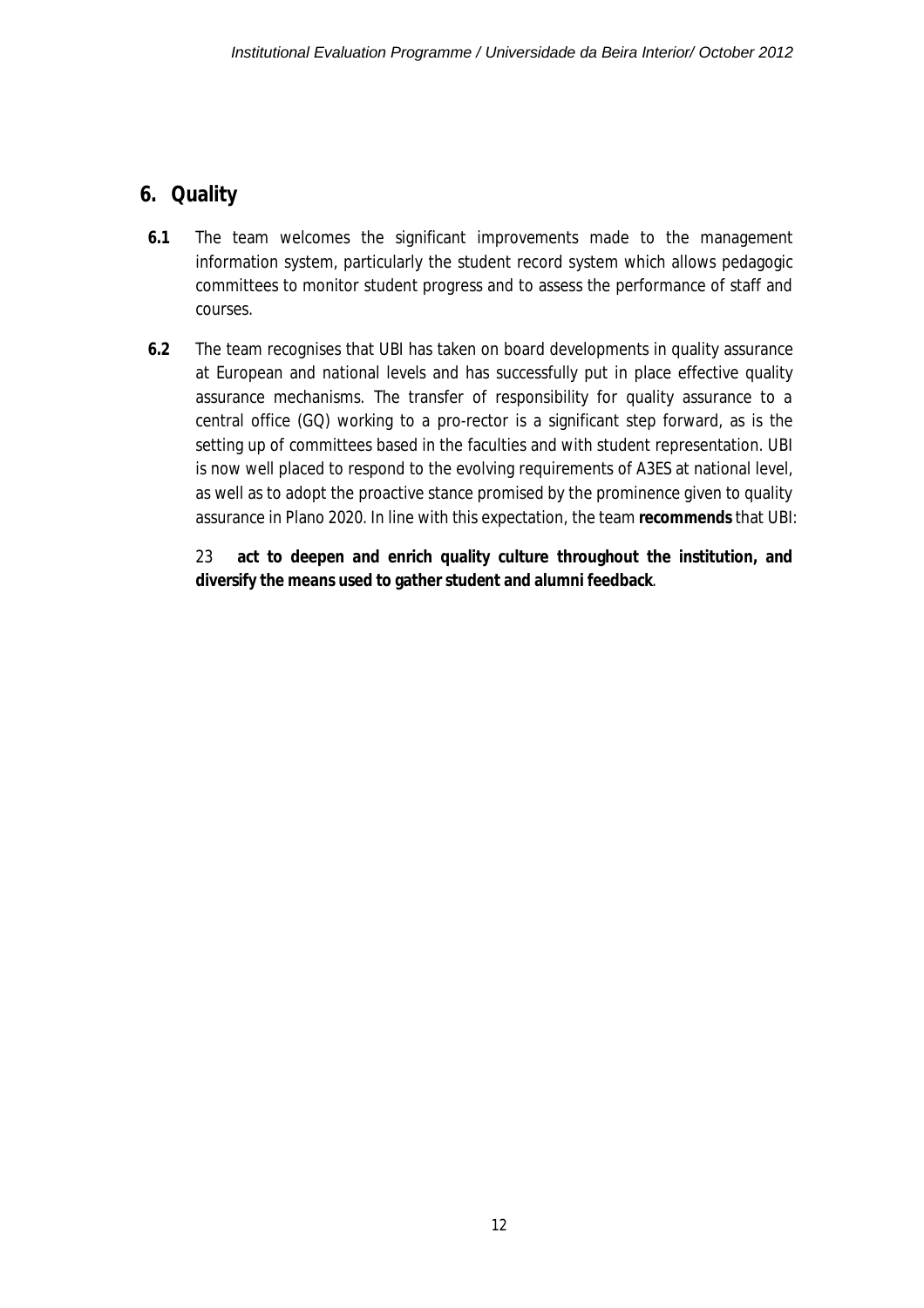### **7. Governance**

**7.1** In some respects the role of the Provedor takes on a quality assurance function. The team was particularly interested in the extent to which the new legislation had taken effect; at the time of the original evaluation it was not clear what the Provedor would do or how he or she would be appointed. It understands that although the duration of the mandate may vary from institution to institution, all Provedores have identical job descriptions. In practice, these leave considerable scope for the post-holder to develop a role appropriate to the local context. In UBI the opinions gathered by the team were unanimous. It was clear that students made intensive recourse to the services of the Provedor, who had successfully intervened on a wide range of issues, notably with a strong focus on the flexible payment of fees. As a result, relations between students, student union and the University administration had improved significantly. The team applauds the efforts made by UBI to develop a social fund for the support of students in the current crisis and, in view of the fact that cases of student hardship are likely to rise further, it **recommends** that:

#### 24 **the positive role played by the Provedor be given stronger administrative support**

**7.2** The Provedor had been appointed by the General Council following nomination by the student union. The Council, too, had been set up within the framework of new legislation and on the basis of statutes put in place after the original evaluation. The team therefore welcomed the opportunity to meet its President. It formed the view that the Council, while not primarily an executive body, played an important role in providing oversight and cohesion, assuring participation by all internal constituencies, and facilitating relations between the rectorate and the Senate, as well as between the University, the municipality and the region. The team was impressed by the support given to UBI by its external stakeholders. It also welcomed the inclusion of students on the General Council, but took note of the fact that the self-evaluation report acknowledged "room for more improvement" in student involvement in quality assurance. It therefore **recommends** that:

#### 25 **that the students' role in governance be consolidated**

**7.3** Much of the discussion during the original evaluation had focused on a matrix model of institutional management. The Faculty and Research Centre structure is strong: faculties enjoy a degree of autonomy, are established cost centres, and have clear identities which are reinforced by their location in different parts of Covilhã. The team observed that, at the same time, the rectoral team contains vice- and prorectors with transversal policy responsibilities which approximately cover the four strategic axes of Plano 2020. It was therefore keen to inquire how well the system worked. It concluded that the interlocking structures are operating effectively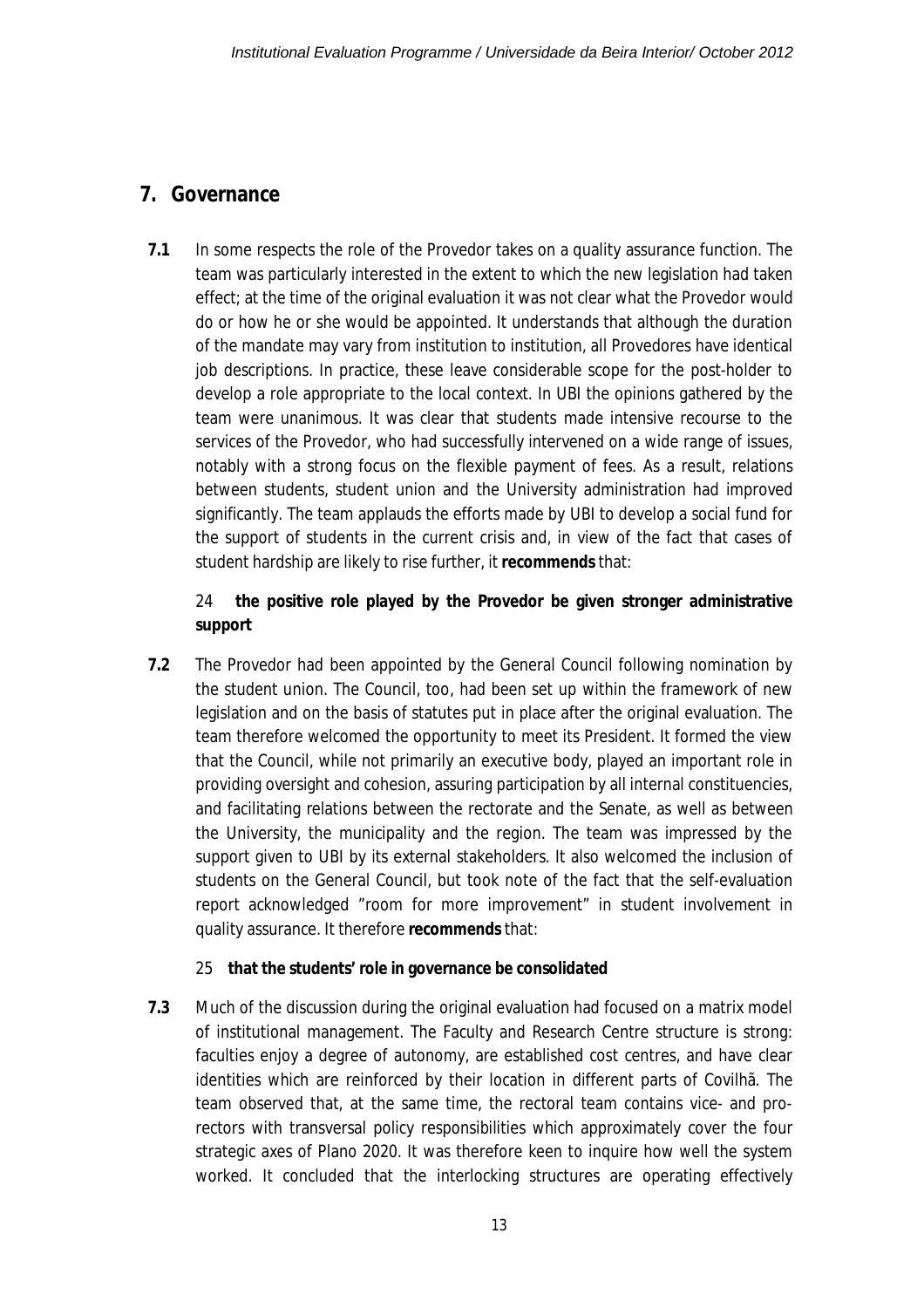together, on a basis of negotiation and consensus-building. Faculties respond to the policy steer coming from the rectorate, which advises, coordinates and acts as a resource; as a consequence, their relations with central administration are enhanced. UBI is not a large university and, in respect of its internal governance, its size works in its favour as long as consensus is sustained by a clear strategic direction. The team compliments the University on the degree of teamwork that it observed in senior levels of management and administration.